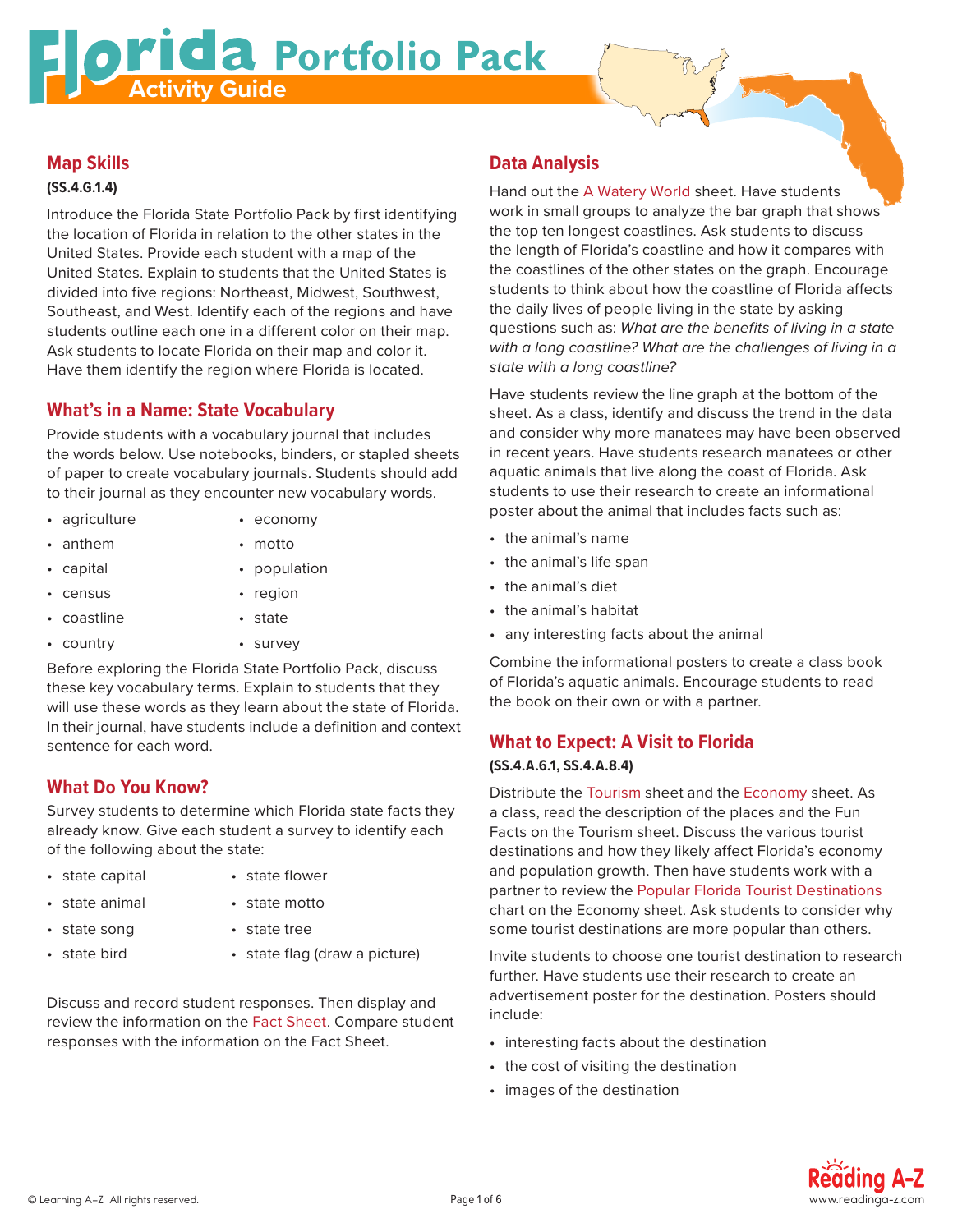#### Ask students to display their posters around the classroom. Then have students participate in a gallery walk to review the posters. Invite volunteers to share the destination they would most like to visit and why.

**Activity Guide**<br>Activity Guide

# **A Booming Industry: Florida Citrus**

#### **(SS.4.A.6.1)**

Have students refer to the Economy sheet and review the pie chart showing the data for the top U.S. citrus producers. Explain that citrus production is one of the leading industries in Florida. Have students compare citrus production in Florida with production in California, Texas, and Arizona.

Invite students to research the types of citrus grown in Florida. Have students create a graphic representation, such as a bar graph, pictograph, chart, or table, that includes information such as:

- the different citrus grown in Florida
- the amount of money that Florida earns from growing each type of citrus annually
- how much of each citrus is grown annually

Have students work in small groups to compare the data they gather and represent it graphically.

# **Map It!**

### **(SS.4.G.1.1; SS.4.G.1.4)**

Give students a blank outline map of Florida and the State Map. Have pairs of students use the State Map or an atlas to identify four major Florida cities. Ask students to label each city on their outline map.

Have students use their State Map to identify and label at least six physical features of Florida on their outline map. As a class, discuss the significance of some of these physical features in relation to the locations of the major cities in Florida.

Have students refer to the Popular Florida Tourist Destinations chart on the Economy sheet. Ask students to identify and label the location of at least five of the tourist destinations on their outline map. Encourage students to work with a partner to discuss why the destinations are popular places for tourists to visit.

# **Letters from St. Augustine**

## **(SS.4.A.3.3; SS.4.C.3.2)**

Ask students to share what they already know about the history of St. Augustine. Read Special Topics: St. Augustine, Florida with students. Discuss how St. Augustine is the

oldest European settlement in North America and continues to be a popular Florida city. Explain the history of the city of St. Augustine from its founding to present day.

Brainstorm with students a list of questions that a reporter might send to a member of the St. Augustine City Commission in order to write an article about the city, both past and present. Write these questions on the board and, as a group, determine which are the most important. Then ask students to pretend that they are a member of the city commission who has to answer these questions. Have each student use the Special Topics article and additional research to write a friendly letter to the fictitious reporter that answers each of the questions.

# **Cause and Effect: Seminole Wars**

### **(SS.4.A.3.2)**

Discuss with students that the Seminole tribe is one of two federally recognized Native American tribes living in Florida. Read Special Topics: Seminole People as a class or in small groups. Have students identify a cause-and-effect relationship for each of the Seminole wars. Have them identify which paragraph in the article provided the evidence for each relationship identified. Encourage students to record their findings on a T-chart or other graphic organizer.

# **Compare and Contrast: Florida Tribes (SS.4.A.2.1; SS.4.A.2.8)**

Read or review Special Topics: Seminole People and Special Topics: A Short History of the Miccosukee Nation as a class or in small groups. Discuss with students that the Miccosukee tribe is the other federally recognized Native American tribe in Florida. Have students find evidence from the text to identify similarities and differences between the Seminole people and the Miccosukee people.

Invite students to work in pairs to conduct additional research on the Seminole and Miccosukee tribes. Have them write an essay that compares and contrasts the tribes on the basis of the following information for each tribe:

- How did the tribe form?
- How did European colonization affect the tribe?
- Where does the tribe live?
- What languages does the tribe speak?
- What types of homes do they live in today, and how do those compare with their homes in the past?
- What types of clothing do they wear today, and how do those compare with their clothing in the past?

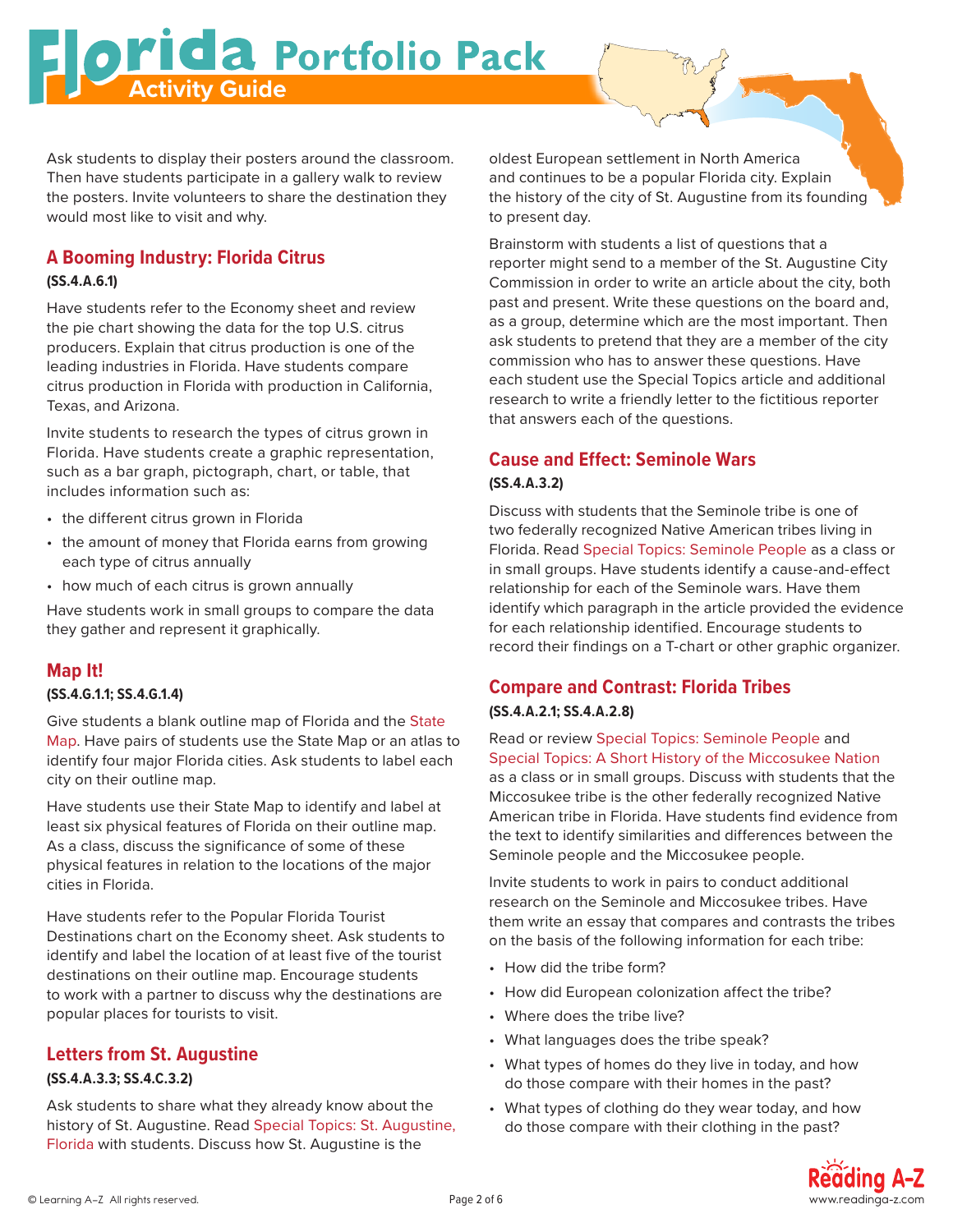# **Activity Guide**<br>Activity Guide

• What types of traditions (arts, crafts, stories, events, and so on) do they take part in today, and how do those compare with their traditions in the past?

# **How Does It Work? Florida's State Government (SS.4.C.1.1; SS.4.C.3.1; SS.4.C.3.2)**

As a class, read Special Topics: Florida's Constitution. Discuss how the state government compares with local government and how the two governments work together to manage the state.

Have students work with a partner to research one of the branches of Florida's state government (executive branch, legislative branch, or judicial branch). Invite pairs to create a two-page encyclopedia that describes the branch of government. Encourage students to write approximately one paragraph for each of the bulleted topics below. Have students include the following information in their encyclopedia:

- a description of the branch of government
- responsibilities of the branch of government
- important positions within the branch of government, including details about the people who currently hold the positions
- the role that voters play in choosing officials for the branch of government
- visuals that align with the information they include

# **Conflict: Florida's Involvement in Wars (SS.4.A.5.1; SS.4.A.6.4; SS.4.A.7.3)**

Have students read Special Topics: Florida Goes to War as a class or in small groups. Discuss the causes that led to Florida's involvement in various wars and the effects of taking part in the conflicts.

Have students research Florida's role in one of the major wars throughout the state's history. Invite students to create a timeline of events that show Florida's involvement leading up to, during, and after the war. Encourage students to share their timeline with a partner and point out important dates and events on their timeline.

# **What Do You Know?**

# **(SS.4.A.6.3; SS.4.A.1.2)**

Distribute the Famous People sheets. As a class, read the short biographies of the six famous Floridians highlighted in this state portfolio pack. Discuss how each paragraph about a famous person presents a summary that includes the following information:

- a picture or portrait of the person
- an explanation of why the person was significant to Florida
- important dates and events related to the person's significance

Have students research other famous Floridians using keywords such as "famous Floridians," "important people from Florida," or "Florida history." Have them choose one famous Floridian from their research to focus on. Ask students to write a paragraph about their chosen person using a similar format to the biographies in the state portfolio pack. Invite students to present the information on their person to the class.

# **Timeline Trivia**

## **(SS.4.A.9.1)**

Distribute the Timeline to groups of students. Briefly discuss how a timeline lists important events in order. Highlight the different colors on the timeline with students and ask them to explain the significance in helping them understand the frequency with which information was sequenced on the timeline (periods of ten years and periods of one hundred years).

Explain to students that each group will be given a question related to an event in Florida's history listed on the timeline, and they will need to research and identify additional information in order to answer the question. Consider creating a friendly competition between the groups to see how quickly each one can correctly identify and report back with answers.

### **Questions:**

1. Which nations controlled Florida before it became a state? During which years did each nation control Florida? Hint: There are more than the two presented on the timeline. **(SS.4.A.3.7)**

*Answer: Spain (1513–1763), France (settlement in Jacksonville 1564–1565), Great Britain (1763–1783), and Spain (1783–1821)*

2. Under which treaty did Florida become a United States Territory in 1821? Who was president at the time? **(SS.4.A.3.9)**

*Answer: Adams-Onis Treaty; James Monroe*

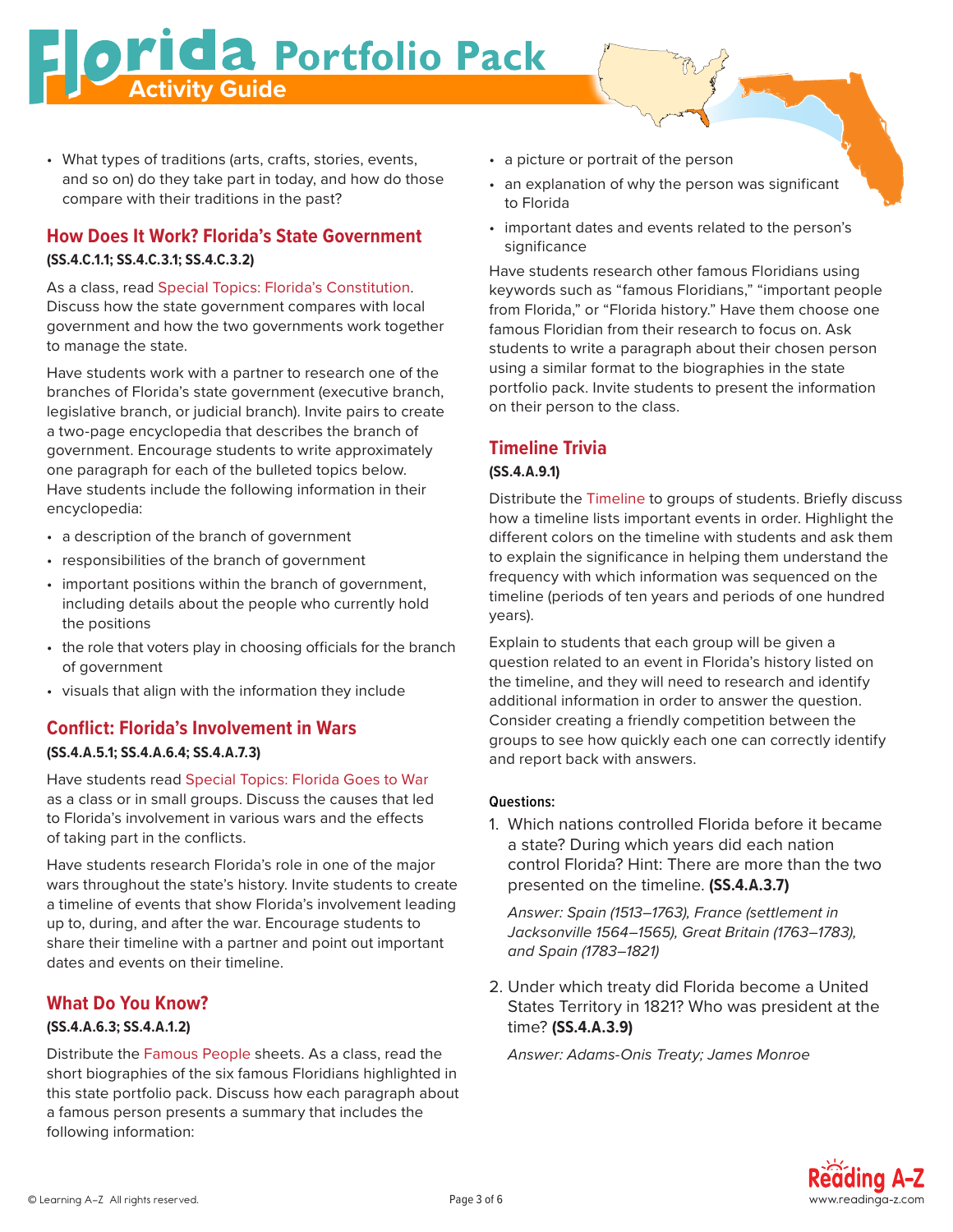**Activity Guide**<br>Activity Guide

3. Why was Fort Mose established? **(SS.4.A.3.5)**

*Answer: Fort Mose was established by the Spanish government as a place of asylum for enslaved people from the British colonies. It was the first free African settlement in the area that would become the United States*

4. What was *Apollo 11*, and what was its effect on Florida's economy? **(SS.4.A.8.3)**

*Answer: Apollo 11 was a space mission in which the first humans landed on the surface of the Moon. The mission created thousands of jobs, cities near Cape Canaveral grew rapidly, billions of dollars in federal funding went into Florida's economy, federal funding for education was increased (especially in math, science, engineering, and foreign language), and tourism increased, which resulted in business development (lodging, restaurants, and visitor centers).*

5. Identify two explorers on the timeline and their reasons for exploring Florida. **(SS.4.A.3.1)**

*Answer: Juan Ponce de León, to explore unknown lands and claim them for Spain; and Tristan de Luna y Arellano, to take part in an expedition to colonize Florida, which was achieved in present-day Pensacola.*

6. How did Florida play an important role in the 2000 U.S. presidential election? What were the results? **(SS. 4.C.2.3)**

*Answer: Al Gore, the Democratic candidate, and George W. Bush, the Republican candidate, ran for U.S. president in 2000. In Florida, the margin of votes was so close that a recount was issued. After weeks of legal battles and court rulings, the U.S. Supreme Court made a final decision. Though Gore won the popular vote, Bush won the electoral vote. As a result, Bush was awarded the presidency.* 

# **Putting It All Together**

After students have learned about all the information in the Florida State Portfolio Pack, have them create a brochure about the state. Ask them to imagine they work for a travel agency, and their job is to convince people to visit the state. Provide several brochures for students to look at and discuss items that are similar across all brochures:

- **Specific content:** Content covers the most important information and is not a list of every fact or detail since there is limited space in a brochure.
- **Audience:** Information should be written for an intended reader and include details that the reader would expect to find in a brochure. The voice of the writing should be appropriate for the audience; it may change the information included in the brochure or how it is presented.
- **Benefits:** The content should help the reader quickly understand the positive aspects of the topic of the brochure.
- **Persuasive:** The writing doesn't just list information; it also attempts to convince readers to do something or think a certain way.
- **Visuals:** Colorful pictures, charts, and so on are great ways to provide readers with information that will draw their attention and might be easier to understand than words alone.

Discuss how brochures are written to support a specific point of view and provide information and reasons to support that point of view. Have students work in groups or individually to make a chart that lists the pros of visiting Florida. Remind them to choose the most important information that would convince someone to visit Florida. Next to each item, have students indicate whether the information will be presented in words or using a visual.

Invite students to use the information to create their brochure, which should include:

- an organizational structure in which similar ideas are grouped together to best advocate for each opinion/ point of view
- opinions/points of view supported by factual details
- a summary statement that supports the overall purpose of the brochure

Once completed, have students present their brochure to the class. Have students vote on the most persuasive brochure and discuss why it was the most effective.

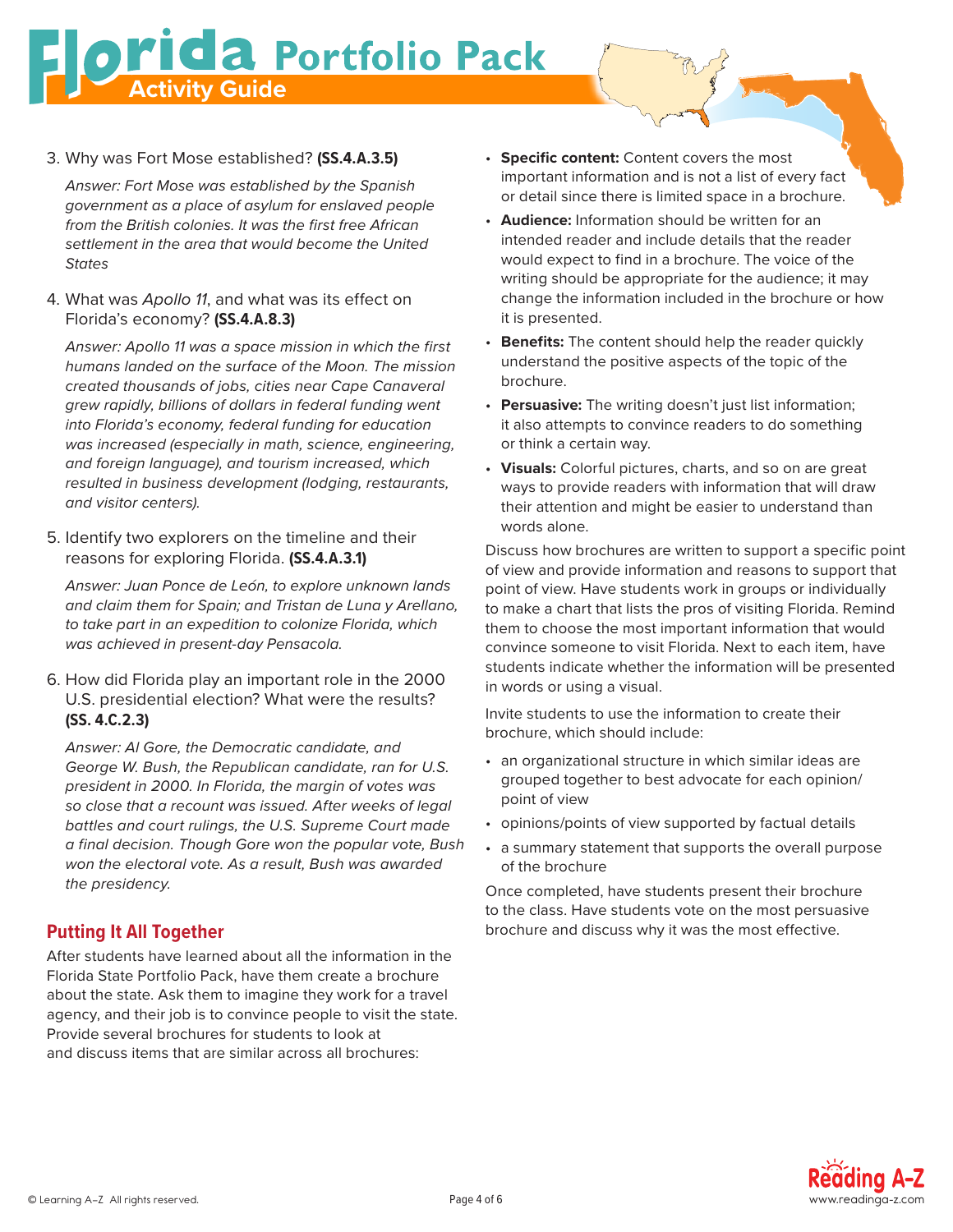**Answer Key Report Following Pack** 

# **What's in a Name: State Vocabulary**

agriculture *(n.)*: the science or practice of farming and raising livestock

## **Context Sentence Examples**

- 1. The development of **agriculture** meant that early people no longer had to travel long distances to gather plants.
- 2. **Agriculture** can include growing plants for food, such as corn, or for other uses, such as cotton.
- 3. In addition to growing crops, **agriculture** can involve raising livestock, such as cattle and sheep.

## anthem *(n.)*: a song of national pride

## **Context Sentence Examples**

- 1. The title of Canada's national **anthem** is "O Canada*."*
- 2. Americans often sing the national **anthem**, or national song, at baseball games.
- 3. The athletes were filled with pride when they heard their national **anthem** playing.

capital *(n.)*: the city where a government's main offices are located

# **Context Sentence Examples**

- 1. The governor and state legislators of Florida work in the city of Tallahassee, their state's **capital**.
- 2. Washington, D.C., is the **capital**, or seat of government, of the United States.
- 4. Many **capital** cities were founded close to rivers or along railroad lines so people could travel between them easily.

census *(n.)*: an official count of a population in an area

## **Context Sentence Examples**

- 1. A **census** is an official count of a population in an area, usually including details such as ethnic background.
- 2. In the United States, a **census** is performed every ten years.
- 3. The **census** showed that the state's population had grown by ten thousand.

coastline *(n.)*: the land along an ocean, sea, or lake

## **Context Sentence Examples**

- 1. A coastline is a place where the land meets an ocean, sea, or lake.
- 2. Alaska is the state with the longest **coastline** in the United States.
- 3. As we walked down the **coastline**, my brother and I gathered seashells.

country *(n.)*: an area of land that has its own government; a nation

## **Context Sentence Examples**

- 1. The people in a **country** share laws and a government.
- 2. China has more people than any other **country**  in the world.
- 3. The United States is a **country**.

economy *(n.)*: the circulation of money in industry, trade, and finance in a country or area

## **Context Sentence Examples**

- 1. An **economy** is a system of producing, distributing, and consuming goods and services.
- 2. A nation's **economy** is its financial system, not its political system.
- 3. The type of **economy** in the United States is called *capitalism*.

motto *(n.)*: a phrase that represents a guiding idea of a person or group

## **Context Sentence Examples**

- 1. A **motto** is a short phrase or sentence that represents a guiding belief or idea of a person or group.
- 1. The **motto** of the Olympic Games is "Faster, Higher, Stronger."
- 2. The **motto**, or saying, of Canada is "From sea to sea."